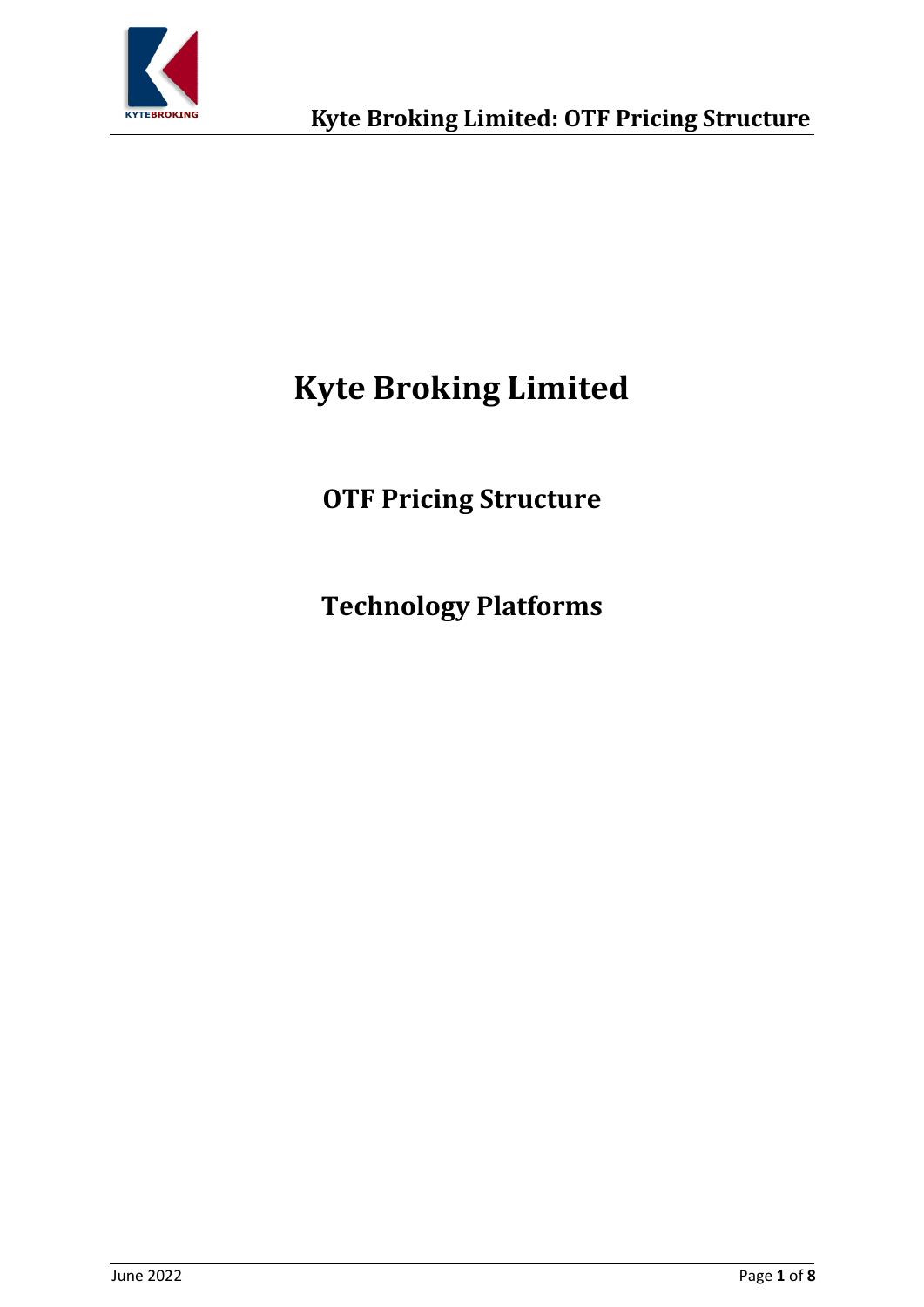

## Table of Contents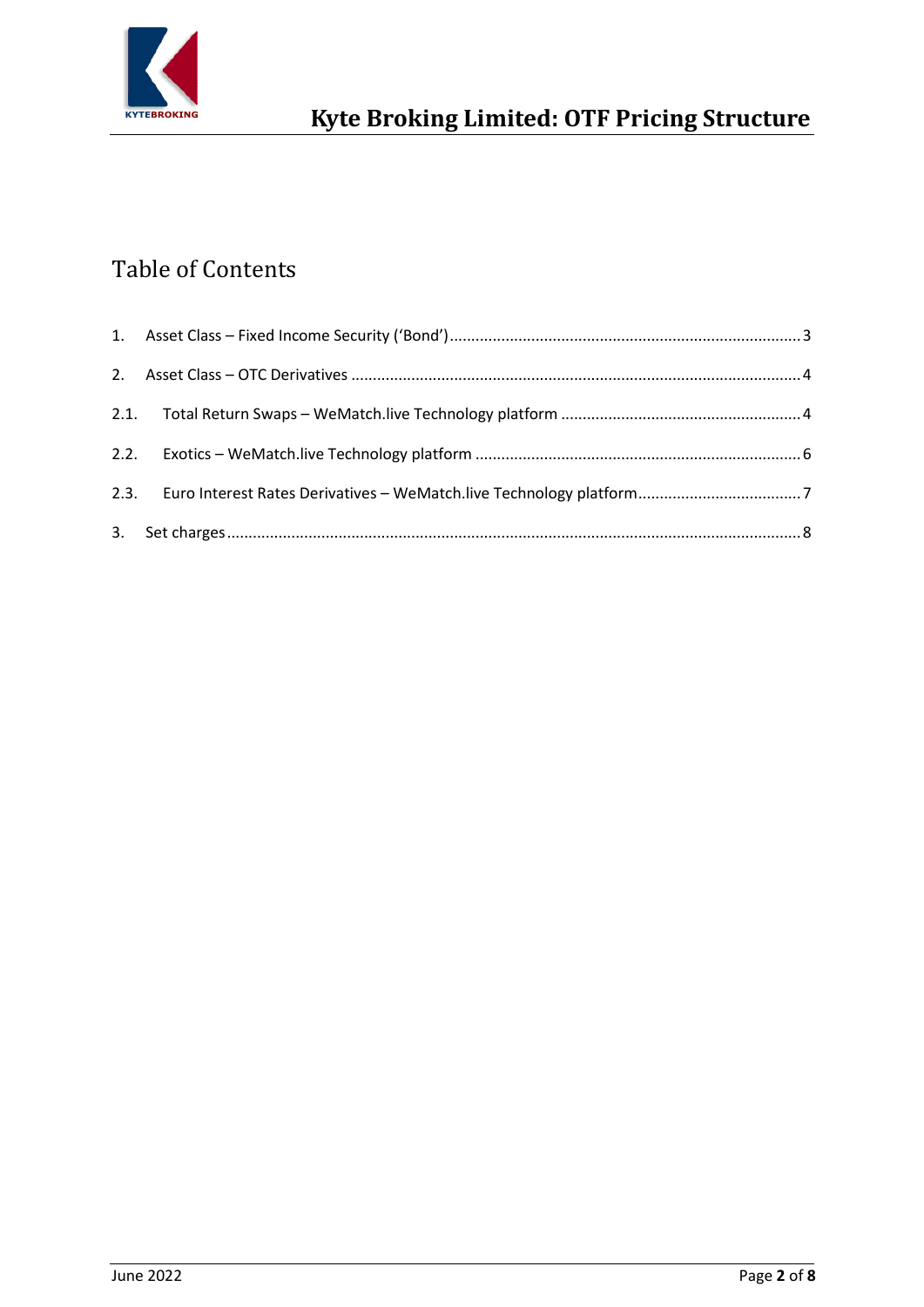

## <span id="page-2-0"></span>**1. Asset Class – Fixed Income Security ('Bond') – ECV Platform**

Fees are determined by notional, duration of the trade, liquidity under the current market conditions and product type.

| <b>Product</b>                        | <b>Duration</b> | <b>Currency</b> | Rate<br><b>Aggressor only</b> |
|---------------------------------------|-----------------|-----------------|-------------------------------|
| <b>Emerging Mkts Sovereigns Bonds</b> |                 | Multi           | 3 cents                       |
| <b>Emerging Mkts Corporates Bonds</b> |                 | Multi           | 3 cents                       |

If both parties agree to split the brokerage, each will pay half the displayed rate above. The rates given are for minimum size of 1 mln bonds, smaller size will if applicable be subject to minimum ticket cost.

The OTF reserves the right to amend the standard rate or split an improved fill with the customers' agreement depending on the liquidity of the instrument and market conditions at the time of trade. Any variance from the standard rate card will be disclosed to the customer at the time of trade and will be in accordance with the OTF's policies.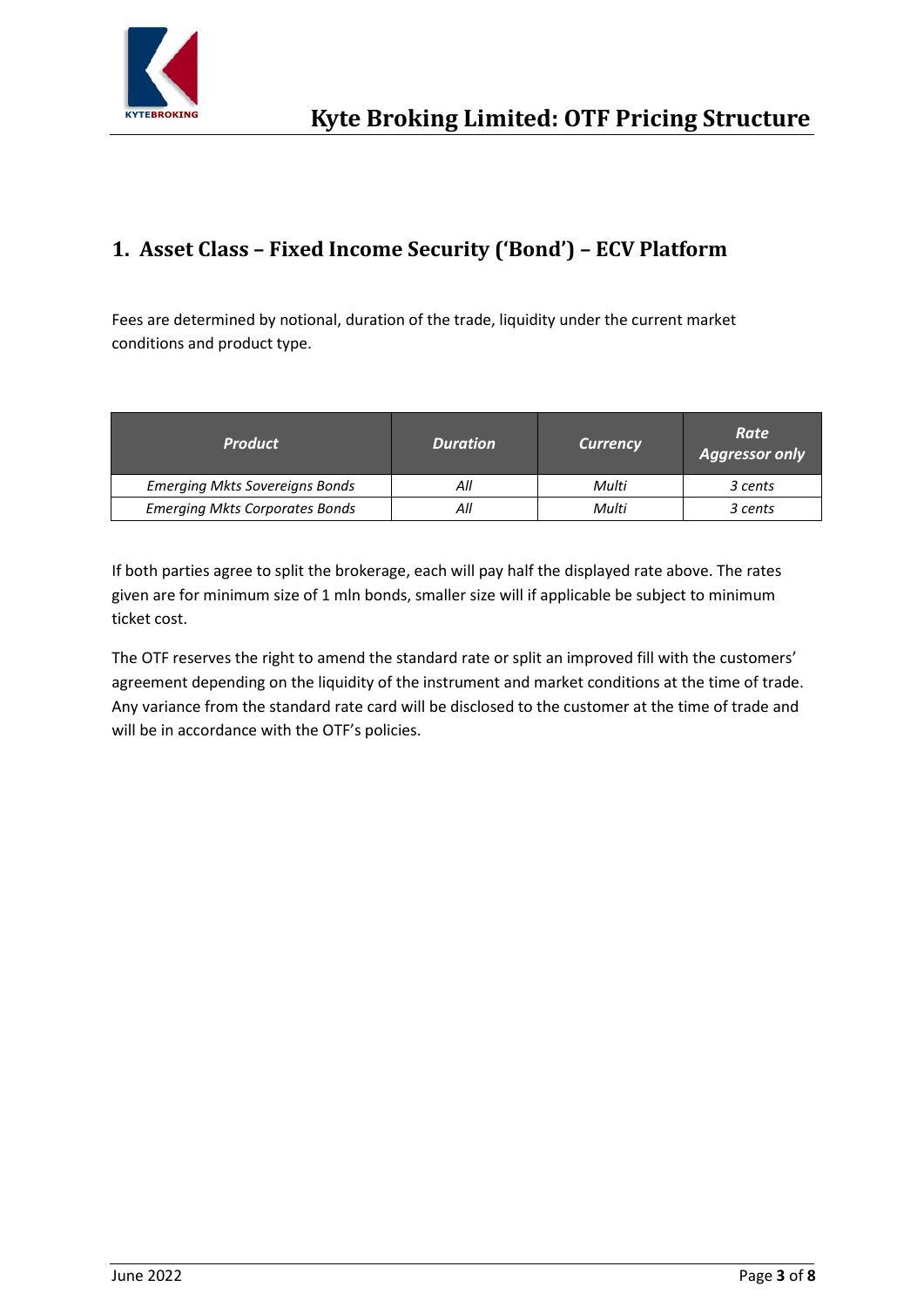

## <span id="page-3-0"></span>**2. Asset Class – OTC Derivatives**

#### <span id="page-3-1"></span>**2.1. Total Return Swaps – WeMatch.live Technology Platform**

There are two fee structures available to all Members of the OTF (a) Pay per Trade or (b) Monthly Subscription Fee, which Members can opt in and out on monthly basis. If a Member opts to pay the Monthly Subscription Fee, the option must be notified to WeMatch.live Team, before the beginning of each calendar month. For avoidance of doubt, if a Monthly Subscription Fee has been opted, Member will pay the fee for each month, until a notice to opt out has been given to WeMatch.live Team. A notice will be effective on the last day of calendar month in which such notice was given.

| <b>Product</b>                                    | Bronze (sub 2bn\$<br>overall balance) | Silver (from 2bn\$ to 4bn\$<br>overall balance) | Gold (above 4bn\$<br>overall balance) | <b>Market Maker Programme</b>  |
|---------------------------------------------------|---------------------------------------|-------------------------------------------------|---------------------------------------|--------------------------------|
| TRS - matching naturals - pay<br>per trade [OTF]  | 2 bp per annum                        | 2 bp per annum                                  | 2 bp per annum                        | N/A                            |
| TRS - matching financing - pay<br>per trade [OTF] | 1.2 bp per annum                      | 1.2 bp per annum                                | 1.2 bp per annum                      | 20% rebate on monthly fees (4) |
| TRS - monthly sub EMEA (1)<br>[OTF]               | <b>EUR 15,000</b>                     | <b>EUR 20,000</b>                               | <b>EUR 25,000</b>                     | 20% rebate on monthly fees (4) |
| TRS - monthly sub APAC (1)<br>[OTF]               | <b>EUR 10,000</b>                     | <b>EUR 15,000</b>                               | <b>EUR 20,000</b>                     | 20% rebate on monthly fees (4) |
| bundle FRM and TRS - monthly<br>sub               | <b>EUR 25,000</b>                     | <b>EUR 30,000</b>                               | <b>EUR 35,000</b>                     | 20% rebate on monthly fees (4) |
| bundle TRS, HTB, and FRM -<br>monthly sub         | <b>EUR 30,000</b>                     | <b>EUR 40,000</b>                               | <b>EUR 50,000</b>                     | 20% rebate on monthly fees (4) |

*(1) includes unlimited matching, lifecycle management, collateral optimizer, and API connectivity*

*(2) all monthly subscriptions benefit from a monthly notice to opt-in / opt out*

*(3) overall balance includes matched and imported trades and tiering is adjusted monthly if the balance is within the band for 1 day during the month*

*(4) Market Maker Programme triggered if Dealer inputs bid-offer with max 8bp spread on at least 10 eligible TRS financing structures for at least 15 business days during the calendar month*

Monthly subscriptions include the below :

- Ability to import trade data
- Ability to run the optimizer feature
- Ability to send modifications to counterparts
- **API**
- Unlimited access to matching and execution through the OTF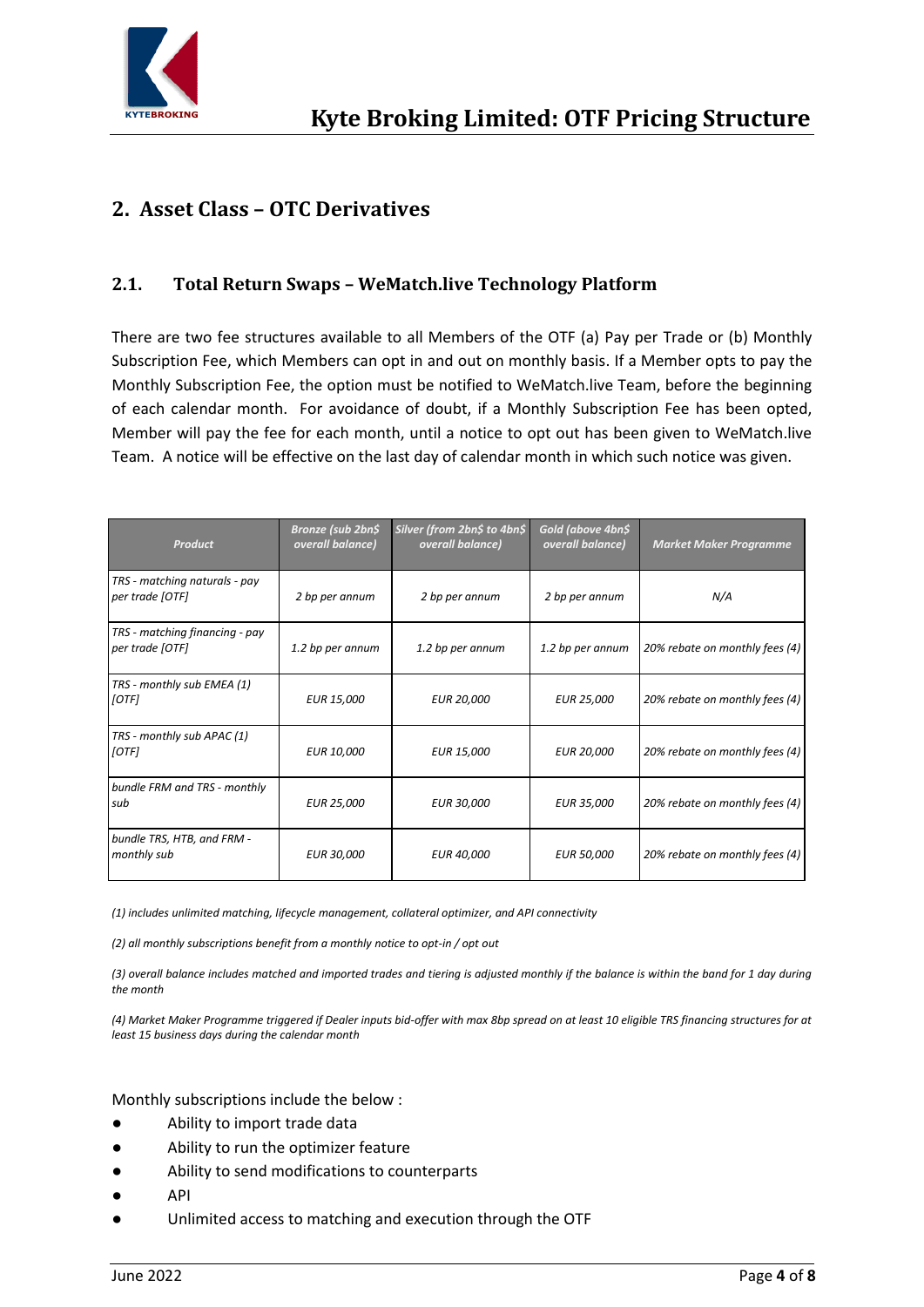

#### **Notes:**

1. A MONTH is considered a Calendar Month.

2. CCY represents the currency of the underlying instrument - If Contract Currency is other than USD/EUR/GBP/CHF, then Default Currency for billing is EUR.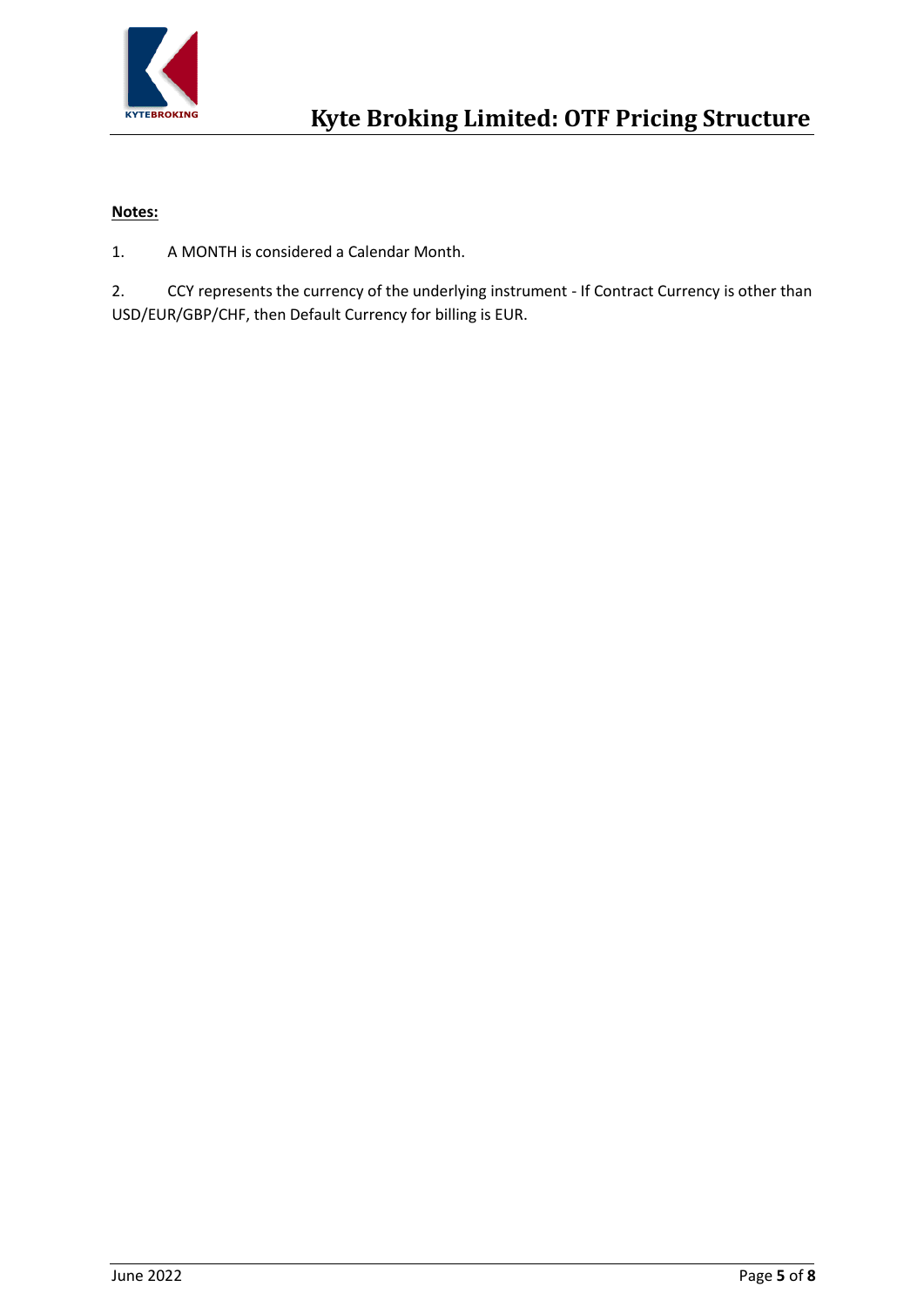

## <span id="page-5-0"></span>**2.2. Exotics – WeMatch.live Technology Platform**

| <b>Structures</b>                                                                | <b>Pay per Trade Fees</b>           | <b>Monthly Cap Per Client</b>         |  |
|----------------------------------------------------------------------------------|-------------------------------------|---------------------------------------|--|
| All Index Exotic Structures<br>CvC - Quanto - BOF/WOF -<br>Outperformance        | 0,5 basis points of traded notional | 35,000 EUR<br>All Structures Combined |  |
| All Single Stock Exotic Structures<br>CvC - Quanto - BOF/WOF -<br>Outperformance | 1 basis points of traded notional   | <b>Excluding Administrative Fee</b>   |  |

#### **SPECIAL Q4 2020 SUBSCRIPTION TRIAL** : **15,000 EUR** (*For Q4 2020, 5,000 EUR charged monthly*)

- Unlimited access to matching and execution through the OTF
- No more pay per trade fee
- No more cap
- API
- No Ticket Fee

#### **Notes**

- a. A Month is considered a Calendar Month
- b. Currency represents the currency of the underlying instrument If Contract Currency is other than USD/EUR/GBP/CHF, then Default Currency for billing is EUR.
- c. Monthly cap is calculated by summing all transaction fees paid by the client during a calendar month for all combined contracts above traded on the platform (cap calculation does not include Administration Fee).
- d. Once monthly cap is reached, a per trade Administrative Fee of 100 EUR will be billed to client.
- e. Monthly cap entails that once monthly cap level is reached within said time period, no additional billing will be conducted on a volume-based calculation until time period finishes except for Administrative Fee.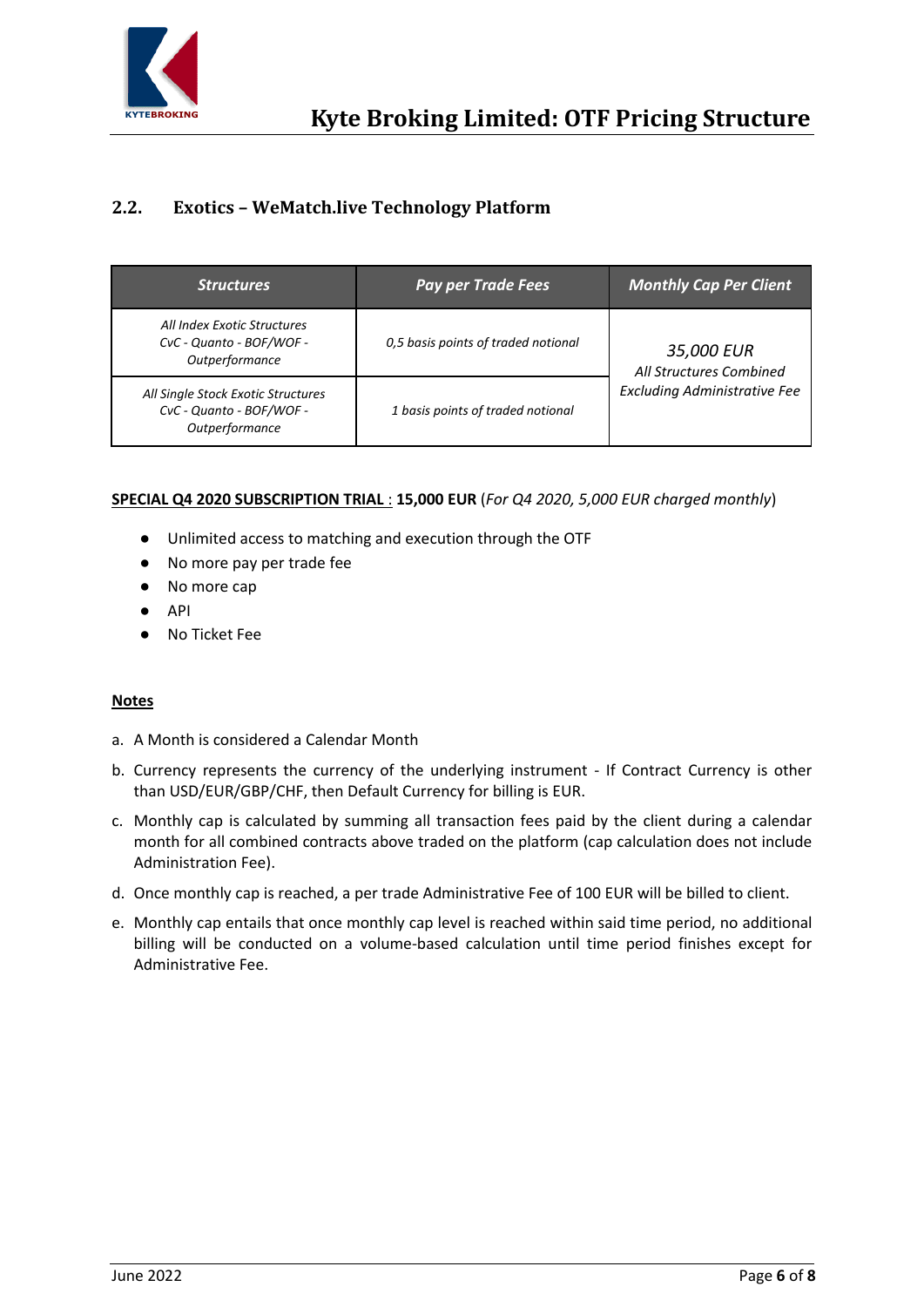

### <span id="page-6-0"></span>**2.3. Euro Interest Rates Derivatives – WeMatch.live Technology Platform**

There are two fee rates available to all Members of the OTF (a) Pay per Trade or (b) Monthly Subscription Fee, which Members can opt in and out on monthly basis. If a Member opts to pay the Monthly Subscription Fee, the option must be notified to the WeMatch.live Team. For the avoidance of doubt, if a Monthly Subscription Fee has been opted, the Member will pay the fee for each month, until a notice to opt out has been given to the WeMatch.live Team.

#### **(A) Pay Per Trade**

| <b>Structures</b>   | <b>Wematch Pay per Trade Fees</b>                                                                                                                                                   |
|---------------------|-------------------------------------------------------------------------------------------------------------------------------------------------------------------------------------|
| Curve Trades        | $f1.5$ per million of far leg x gap between Near/Far leg                                                                                                                            |
| <i>Fly Trades</i>   | Sum of 2 spreads where the far leg amount in the first spread will be half the amount of the Fly<br>Body and the far leg amount in the second spread will be the far leg of the Fly |
| <b>Basis Trades</b> | $f1.5$ per Million x Tenor on 1 Leg only                                                                                                                                            |

#### **(B) Monthly Subscription Fee**

**5,000 EUR** per month which covers the following :

- Unlimited access to matching and execution through the platform
- No pay per trade fee
- No Administrative Fee
- No cap
- API

#### **Notes**

- 1. A MONTH is considered a Calendar Month.
- 2. Subscription can be activated / opted out at any time during the month